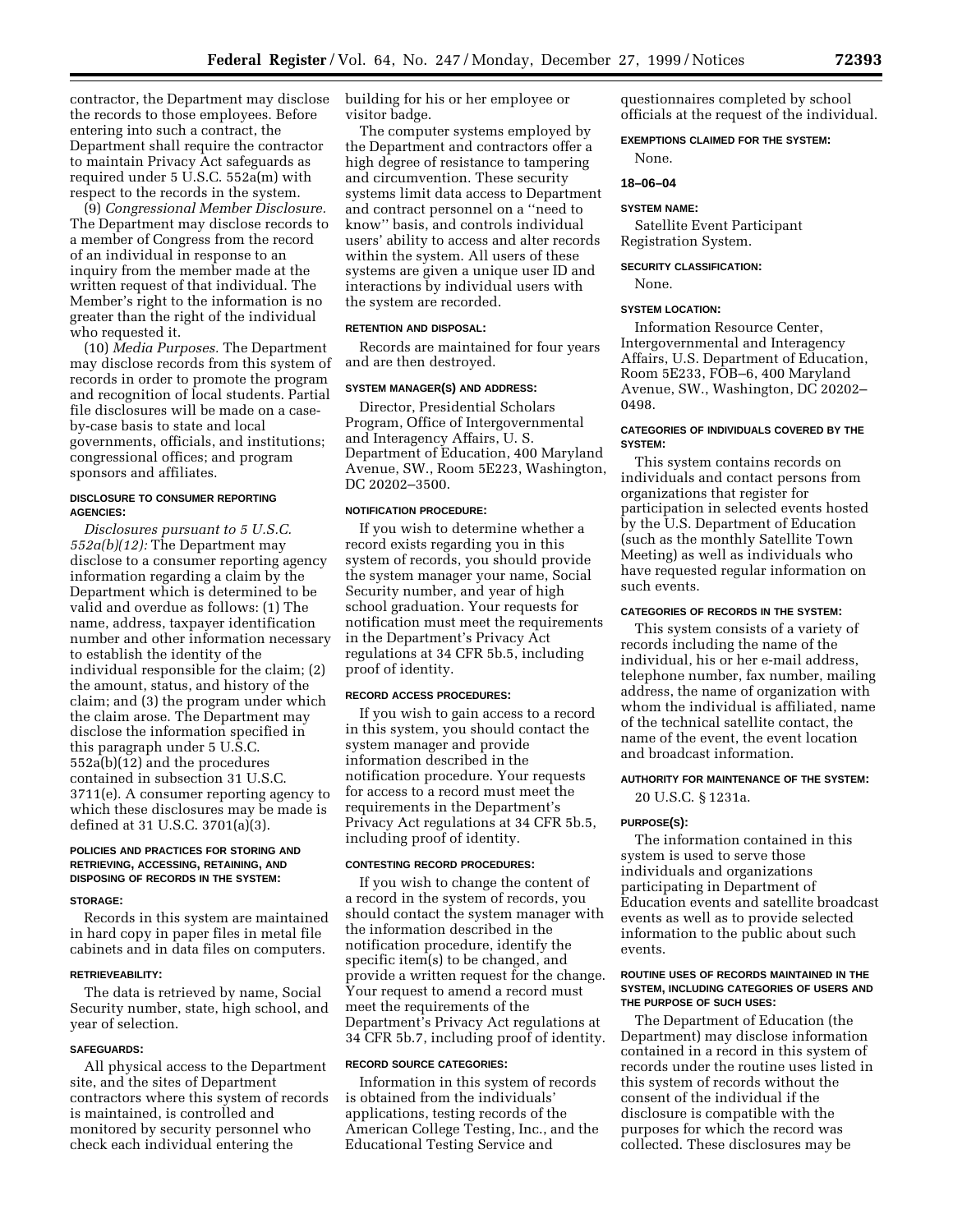made on a case-by-case basis or, if the Department has complied with the computer matching requirements of the Act, under a computer matching agreement.

(1) *Press Disclosure.* The Department may disclose information from this system to potential viewers of the event or to the press in order to provide a list of event participants. Such disclosures are made only at the request of the event participants whose information is disclosed.

(2) *Event Planning Disclosure.* The Department may disclose information from this system to government and non-government entities involved with hosting or producing the event in order to assist in the planning of the event.

(3) *Disclosure for Use by Other Law Enforcement Agencies.* The Department may disclose information to any Federal, State, local, or foreign agency or other public authority responsible for enforcing, investigating, or prosecuting violations of administrative, civil, or criminal law or regulation if that information is relevant to any enforcement, regulatory, investigative, or prosecutive responsibility within the receiving entity's jurisdiction.

(4) *Enforcement Disclosure.* In the event that information in this system of records indicates, either on its face or in connection with other information, a violation or potential violation of any applicable statute, regulation, or order of a competent authority, the Department may disclose the relevant records to the appropriate agency, whether foreign, Federal, State, Tribal, or local, charged with the responsibility of investigating or prosecuting that violation or charged with enforcing or implementing the statute, executive order, rule, regulation, or order issued pursuant thereto.

(5) *Litigation and Alternative Dispute Resolution (ADR) Disclosures.* 

(a) *Introduction.* In the event that one of the parties listed below is involved in litigation or ADR, or has an interest in litigation ADR, the Department may disclose certain records to the parties described in paragraphs (b), (c) and (d) of this routine use under the conditions specified in those paragraphs:

(i) The Department, or any component of the Department; or

(ii) Any Department employee in his or her official capacity; or

(iii) Any Department employee in his or her individual capacity if the Department of Justice (DOJ) has agreed to provide or arrange for representation for the employee;

(iv) Any Department employee in his or her individual capacity where the

agency has agreed to represent the employee; or

(v) The United States where the Department determines that the litigation is likely to affect the Department or any of its components.

(b) *Disclosure to the DOJ.* If the Department determines that disclosure of certain records to the DOJ is relevant and necessary to litigation or ADR, the Department may disclose those records as a routine use to the DOJ.

(c) *Administrative Disclosures.* If the Department determines that disclosure of certain records to an adjudicative body before which the Department is authorized to appear, an individual or entity designated by the Department or otherwise empowered to resolve or mediate disputes is relevant and necessary to the administrative litigation, the Department may disclose those records as a routine use to the adjudicative body, individual, or entity.

(d) *Parties, counsels, representatives and witnesses.* If the Department determines that disclosure of certain records to a party, counsel, representative or witness in an administrative proceeding is relevant and necessary to the litigation, the Department may disclose those records as a routine use to the party, counsel, representative or witness.

(6) *Employment, Benefit, and Contracting Disclosure.* 

(a) *For Decisions by the Department.*  The Department may disclose a record to a Federal, State, or local agency maintaining civil, criminal, or other relevant enforcement or other pertinent records, or to another public authority or professional organization, if necessary to obtain information relevant to a Department decision concerning the hiring or retention of an employee or other personnel action, the issuance of a security clearance, the letting of a contract, or the issuance of a license, grant, or other benefit.

(b) *For Decisions by Other Public Agencies and Professional Organizations.* The Department may disclose a record to a Federal, State, local, or foreign agency or other public authority or professional organization, in connection with the hiring or retention of an employee or other personnel action, the issuance of a security clearance, the reporting of an investigation of an employee, the letting of a contract, or the issuance of a license, grant, or other benefit, to the extent that the record is relevant and necessary to the receiving entity's decision on the matter.

(7) *Employee Grievance, Complaint or Conduct Disclosure.* The Department may disclose a record in this system of

records to another agency of the Federal Government if the record is relevant to one of the following proceedings regarding a present or former employee of the Department: complaint, grievance, discipline or competence determination proceedings. The disclosure may only be made during the course of the proceeding.

(8) *Contract Disclosure.* If the Department contracts with an entity for the purposes of performing any function that requires disclosure of records in this system to employees of the contractor, the Department may disclose the records to those employees. Before entering into such a contract, the Department shall require the contractor to maintain Privacy Act safeguards as required under 5 U.S.C. 552a(m) with respect to the records in the system.

(9) *Research Disclosure.* The Department may disclose records to a researcher if an appropriate official of the Department determines that the individual or organization to which the disclosure would be made is qualified to carry out specific research related to functions or purposes of this system of records. The official may disclose records from this system of records to that researcher solely for the purpose of carrying out that research related to the functions or purposes of this system of records. The researcher shall be required to maintain Privacy Act safeguards with respect to the disclosed records.

(10) *Congressional Member Disclosure.* The Department may disclose records to a member of Congress from the record of an individual in response to an inquiry from the member made at the written request of that individual. The Member's right to the information is no greater than the right of the individual who requested it.

(11) *Freedom of Information Act (FOIA) Advice Disclosure.* The Department may disclose records to the Department of Justice and the Office of Management and Budget if the Department concludes that disclosure is desirable or necessary in determining whether particular records are required to be disclosed under the FOIA.

## **DISCLOSURE TO CONSUMER REPORTING AGENCIES:**

Not applicable.

## **POLICIES AND PRACTICES FOR STORING, RETRIEVING, ACCESSING, RETAINING, AND DISPOSING OF RECORDS IN THE SYSTEM:**

#### **STORAGE:**

The records are maintained in electronic form on hard drives and